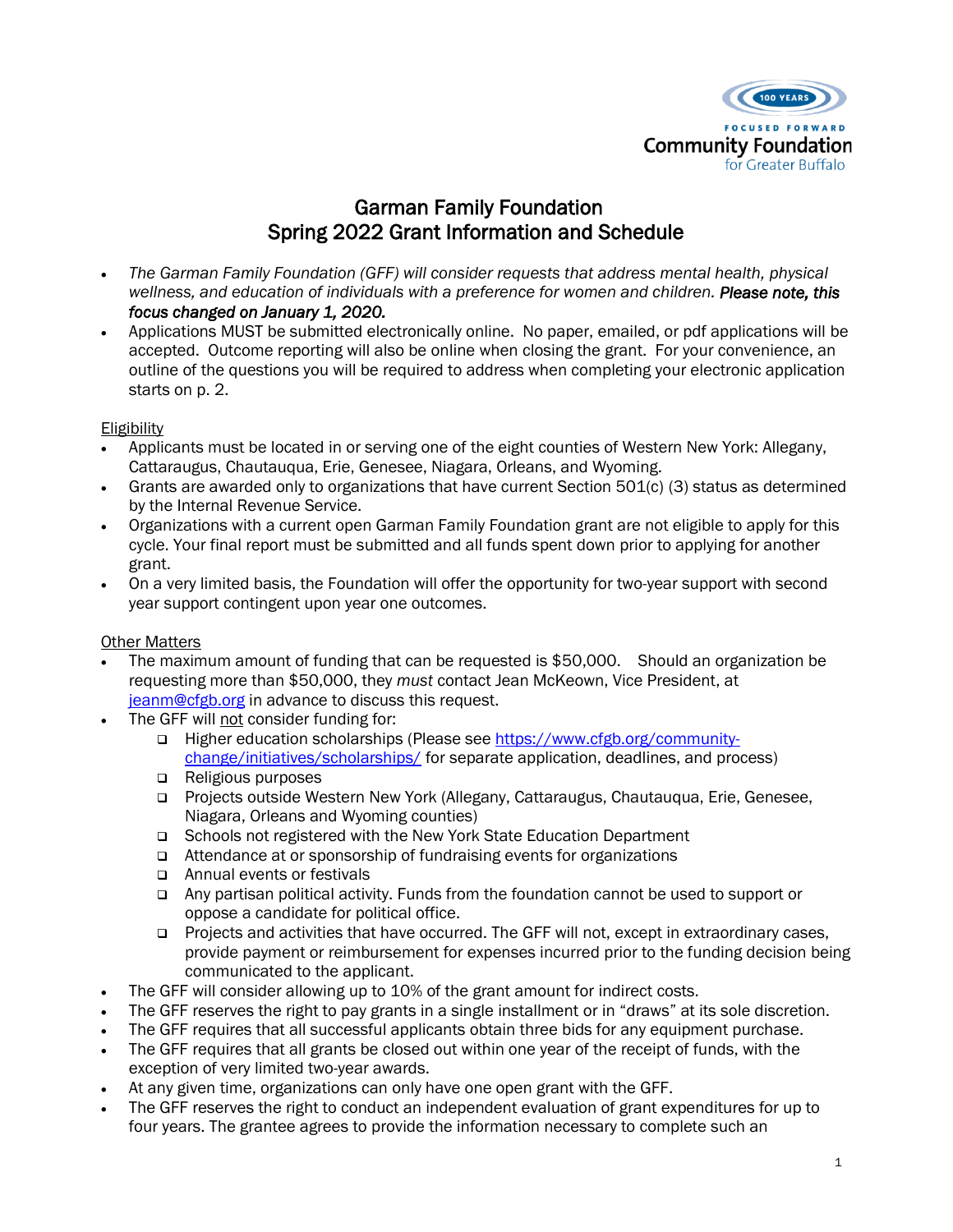evaluation. Failure to submit requested information in a timely fashion may obligate the grantee to refund the grant.

- The use of grant funds for purposes not pre-approved by the GFF or not supported through required documentation will result in a request that those grant funds be returned to the GFF.
- The failure of an applicant to properly close out a grant in a timely manner will be a factor when considering new grant applications.

#### **Timeline**

| Application opens online: | January 31, 2022                                                                                                                           |
|---------------------------|--------------------------------------------------------------------------------------------------------------------------------------------|
| Application deadline:     | February 28, 2022 at 4PM                                                                                                                   |
|                           | NOTE: Applications in draft form after the deadline will be considered<br>abandoned and will not be eligible to be considered for funding. |
| Decision notification:    | Early June 2022                                                                                                                            |

Grant related questions may be directed to Jean McKeown at 716-852-2857, x 204 or [jeanm@cfgb.org](mailto:jeanm@cfgb.org)

For general information and technical questions, please contact Jonathan Hoose at 716-852-2857, x 231 or [jonathanh@cfgb.org](mailto:linb@cfgb.org)

# Grant Application Questions

- Project name
- Amount requested
- Purpose of organization
- One sentence summary of grant purpose
- Date grant required
- Five-year history of prior grant requests to the Garman Family Foundation
	- o Previous requests, date submitted, and action (approved or denied) taken on each
- Financial background of organization including:
	- o Annual operating expenses
	- o Last fiscal year surplus/deficit
	- o Accumulated surplus/deficit
	- o Endowment market value

## PROJECT DESCRIPTION

#### 1. Define need - why should this be done?

- o What specific need does the proposal address?
- o Who will benefit?
- 2. Describe how this request aligns with the Garman Family Foundation's funding interests
- 3. Focus Areas

Which focus areas will your project address? Select all that apply.

- o Mental Health
- o Physical Wellness
- o Education
- 4. Population

Which populations will program focus on specifically? Select all that apply

- o Women
- o Children
- o Neither

#### 5. Project Type

How will grant funds be used? Select all that apply.

- o Program
- o Capital
- 6. Geographic Area